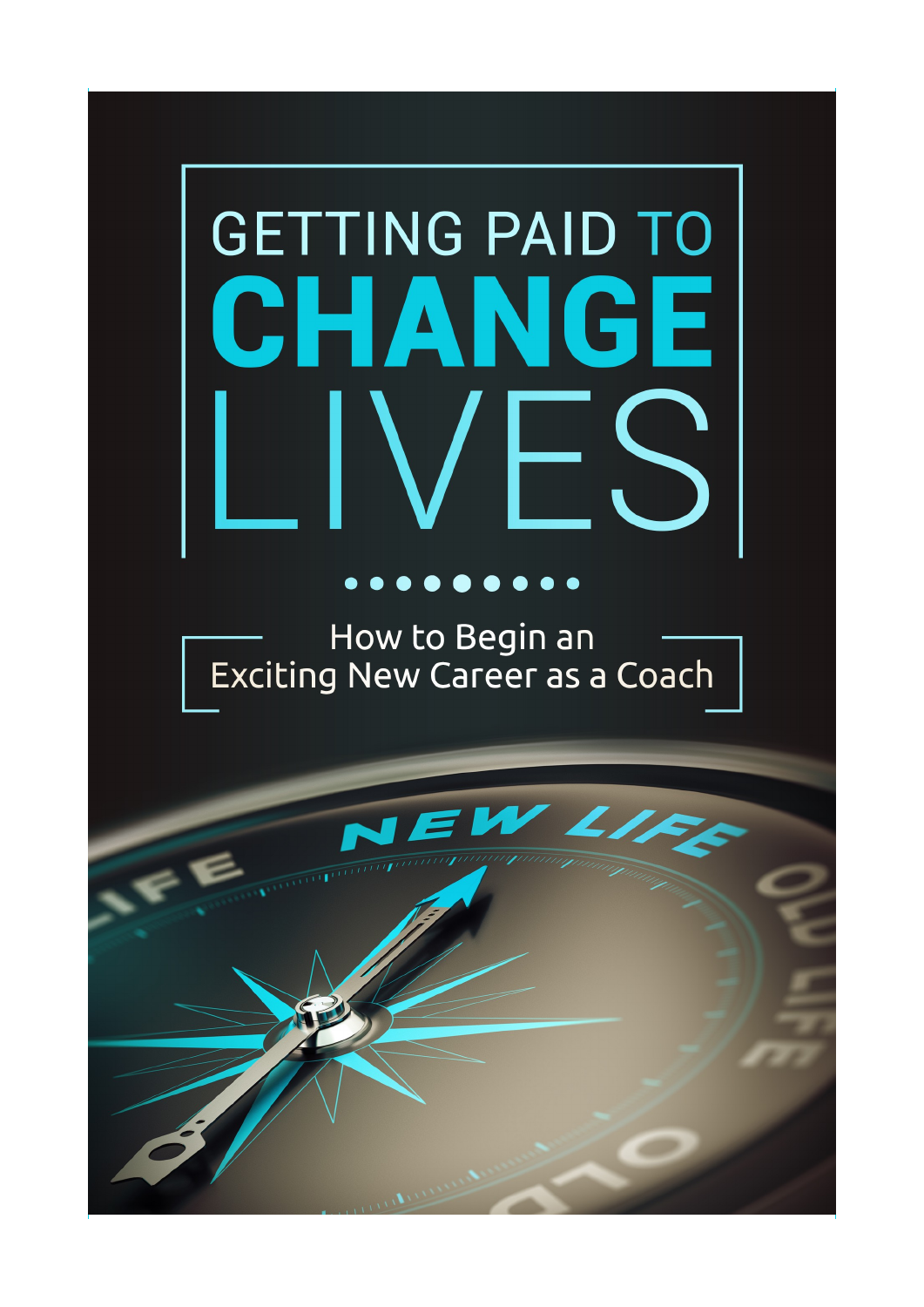**Legal Disclaimer:** 

**This free guide is for informational purposes only. The publishers are not responsible for any actions taken, or not taken, based on the advice provided in this guide.**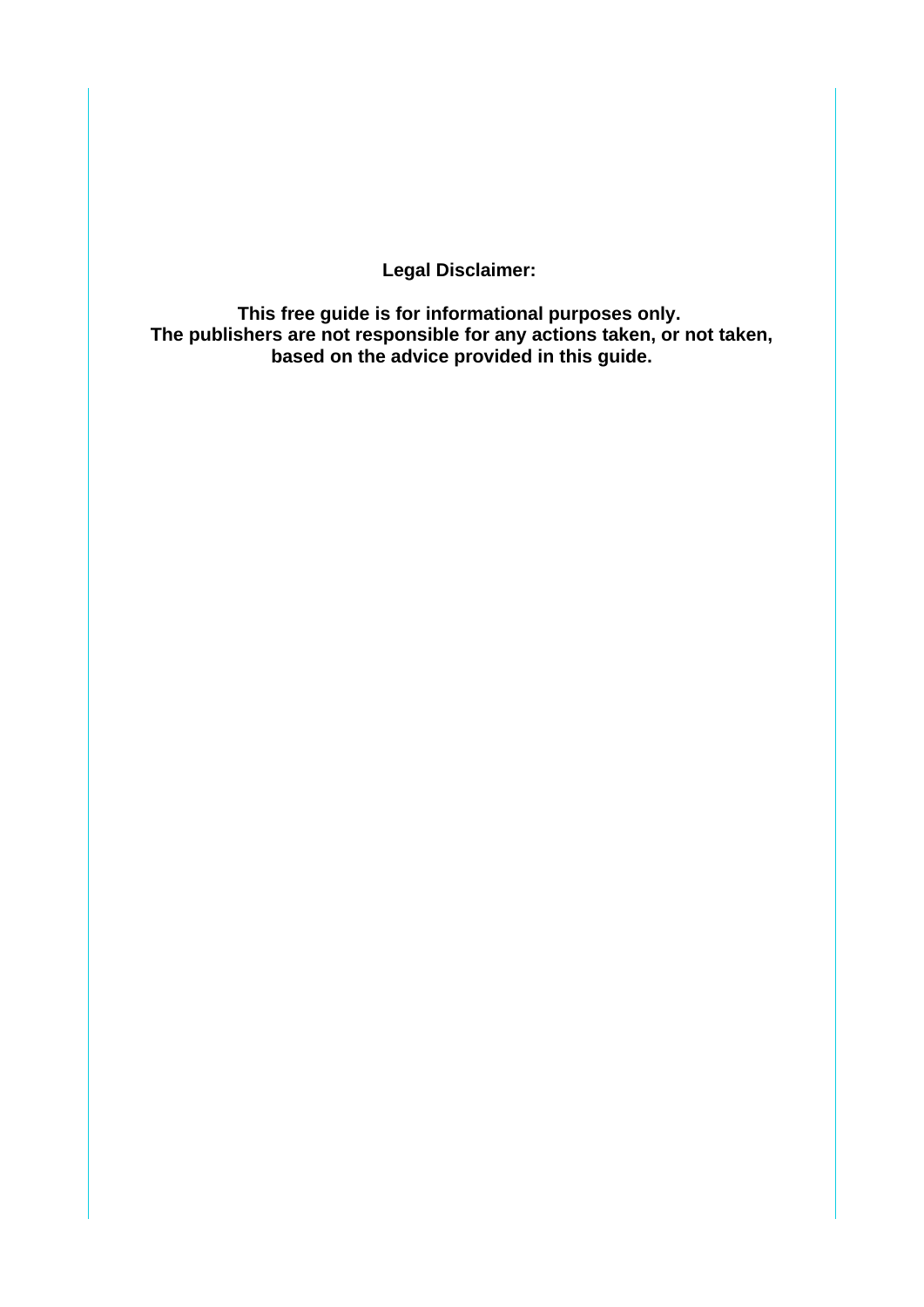# **So You're Thinking About Becoming a Coach**

# **Give Me 10 Minutes and I Might Just Change Your Future Forever…**

#### Congratulations!

By accessing this free guide you've taken your first step on an exciting new adventure and, potentially, changed the trajectory of the rest of your life.

For that I applaud you…

You see, unlike many other people you're clearly not a dreamer who just talks about changing their life, because you've actually taken positive steps towards a new future.

Which means you are absolutely ideal for what I'm going to be talking about in the next few pages! Spend ten or so minutes reading this right now and you might just look back on this moment as the moment your life changed.

*Forever*.

A word of warning though…

There's a lot of hype and misinformation around the coaching industry.

Go about things in the wrong way and you can spend a small fortune and waste months if not *years* going down painful dead ends and struggling to ever build the kind of coaching career that you'd like.

So read every word of this guide if you want to avoid the stress that so many coaches innocently find themselves experiencing because they took the wrong path.

My goal here is to shortcut you to the knowledge you need in order to make the right decision for you.

Before I begin, let's quickly talk about a special something coming your way…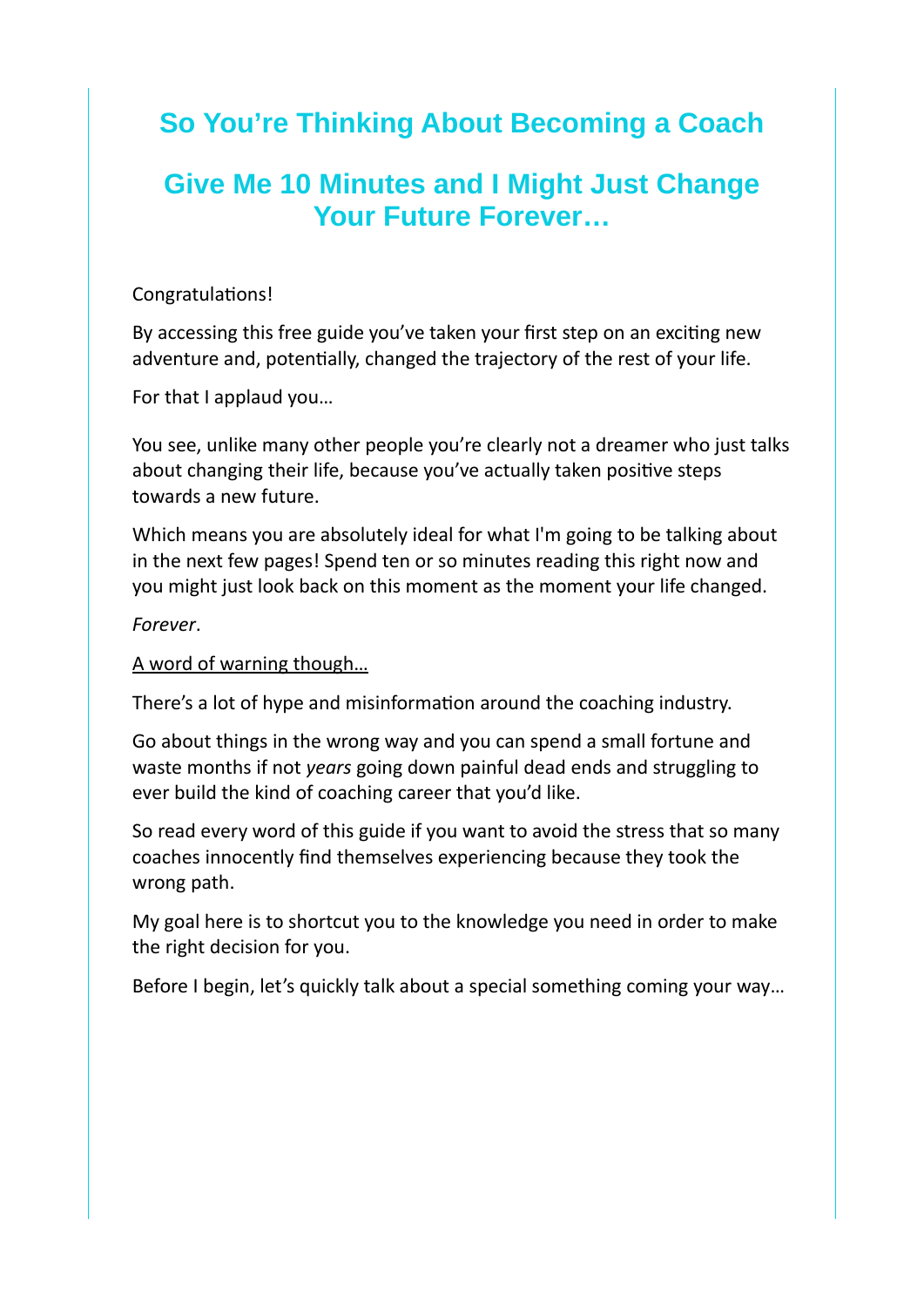# **About the First of Your Two Extra Bonuses:**

#### **Your 100% Free 7 Day Coaching Email Mini Course!**

Along with this PDF, I've provided you with two extra bonuses for signing up to receive this download.

The first one is a 100% free, 7 day email mini course that goes into further detail on becoming a coach, in easy-to-digest points. You'll be receiving the emails every day, starting tomorrow, for the next 7 days.

Look out for them and make sure you read them too as they cover things that are not covered in this PDF.

*(If you don't want to receive them simply hit the "Unsubscribe" button at the bottom of the email when it arrives and you'll never hear from me again. You'll miss out on the surprises coming your way though!)*

I'll tell you about the second exciting bonus shortly!

With that said – let's begin our journey together...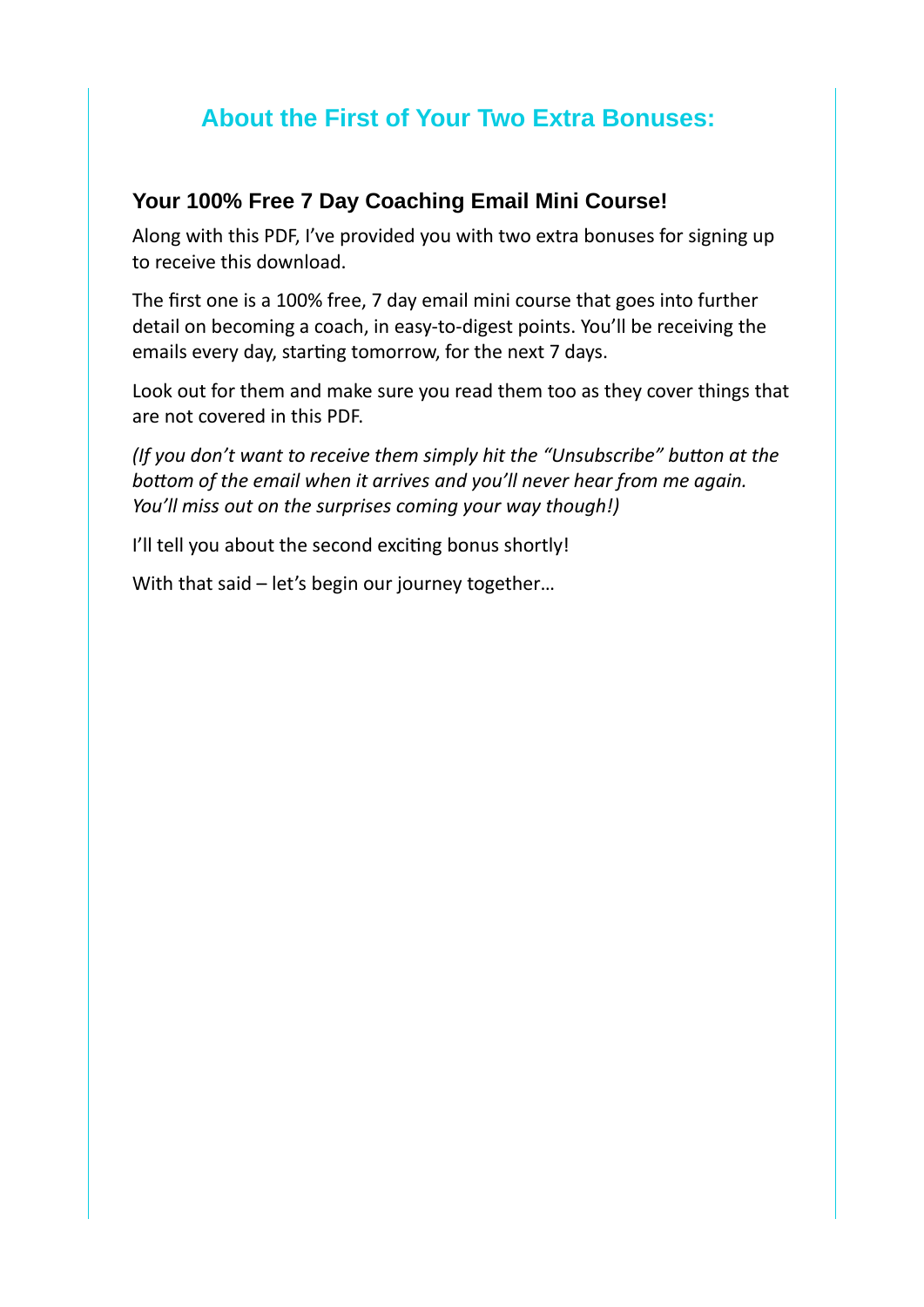# **The Booming Coaching Industry:**

# **The Undeniable and Eye Opening Statistics…**

The coaching industry is a multi-billion dollar a year industry. Yes…*billion. A year.*

Depending on the source you listen to, coaching is estimated to be anywhere from a 10-15 billion dollar a year industry. Which shows you that many, many people are already spending money on hiring a coach.

It gets better…

As well as *already* being a billion dollar industry, coaching is also one of the *fastest* growing industries around. More and more people are becoming aware of the power of having a coach and this is accelerating the growth of the industry at an exciting pace! This shows the demand for coaching is going to keep increasing and increasing as years go by.

Bottom line: *Coaching is here to stay!*

# **How Do You Know if Coaching is Right for You?**

Below is a list of common characteristics I see in those who want to become a coach. If you tick one or more of these, then coaching might just be an ideal career for you:

*You Want to Live Life to the Full You Want to Feel Valued You Want to Leave a Legacy You Want Meaning and Purpose in Your Life You Want to Grow and Develop You Want to Learn You Want to Have Freedom to Live Life on Your Terms You Want to Make the World a Better Place by Alleviating Suffering You Want to Be Proud of Yourself You Want to Be Paid for Work That Matters You Fear Not Loving Who You Are*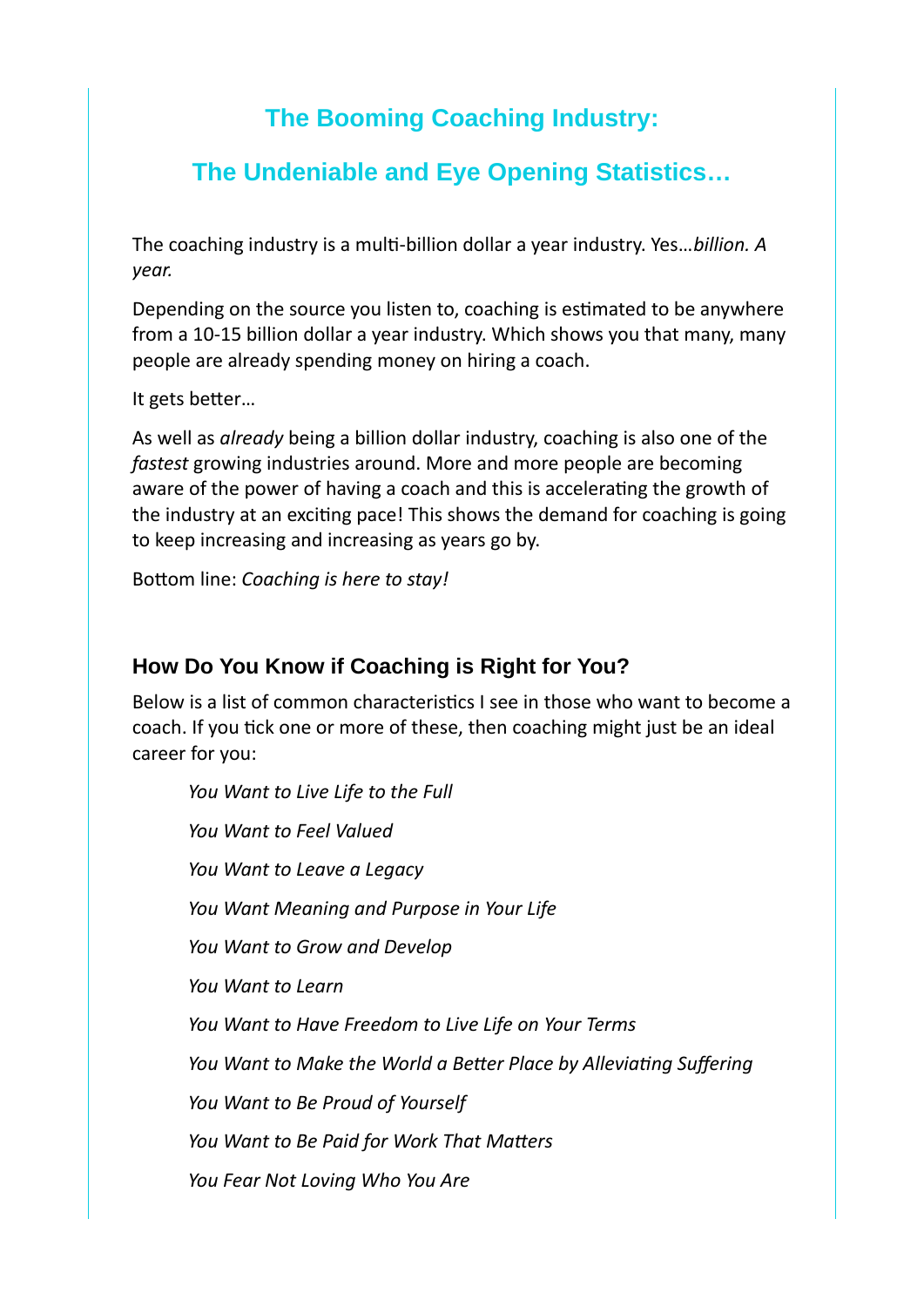*You Fear Missing Out and Life Passing You By You Fear Staying Stuck in an Unfulfilling Job You Fear Living Below Your Potential You Fear Not Feeling Good Enough in Life You Fear Others Not Valuing You You Fear Being Ordinary and Average You Fear Not Being Excited and Hopeful About the Future You Fear Regret You Fear Living a Life Someone Else Decides for You*

Do any of those ring true? If so  $-$  you're in the right place!

#### **What Does a Coach Actually Do?**

There are all kinds of definitions of a coach's role. But here's one I truly love…

*A coach is someone who gets paid to help other peoples dreams come true.*

Don't worry about *how* they do that for now. We'll cover that shortly. Just sit and re-read that sentence above a few times. Feel it in your soul.

Would *YOU* love to get paid to make people's dreams come true?

How would that feel?

Can you imagine how rewarding it would be to make other people's dreams happen?

Now to *really* get the experience of how your future could be, imagine someone asking you at a party what you do for a living, and you say…

#### *"I get paid to help other people's dreams come true."*

You'd get the interest of anyone who asked you that (which is one of the secrets to getting clients – more on that shortly), and the reason you'd get their interest is because of this…

Inside of every human being is their "unlived life". The life they dream of… that isn't yet a reality.

You have an unlived life (which is one of the reasons you opted in to receive this free guide). We all do, and it nags at us that we aren't yet living our dreams.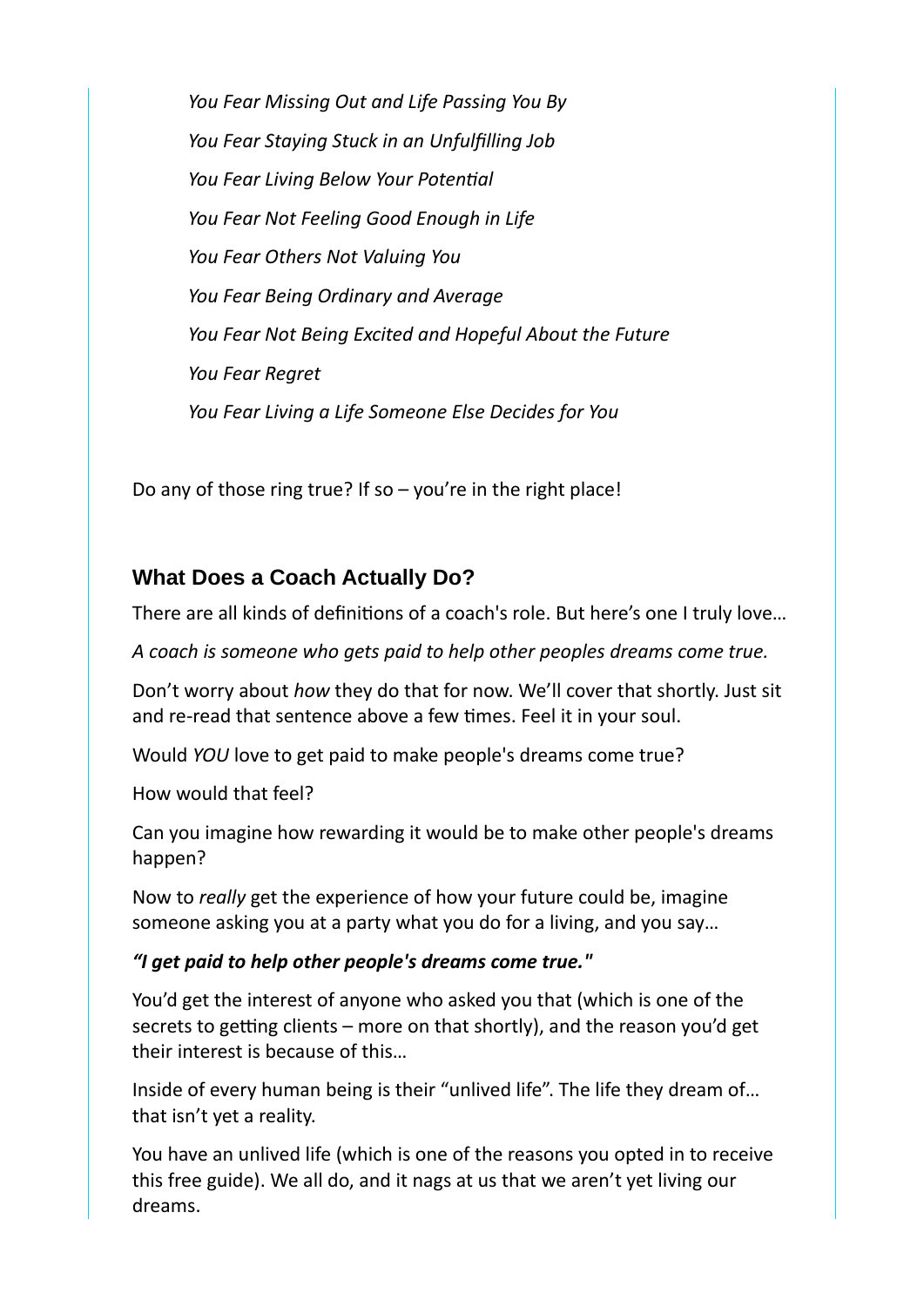Some people dream of being more confident…

Some people dream of not being anxious…

Some people dream of writing a book…

Some people dream of meeting the partner of their dreams…

Some people dream of starting a business…

Some people dream of growing their business…

Some people dream of travelling the world…

Some people dream of creating a big nest egg for their kids…

And on and on.

We ALL have dreams. We ALL have an unlived life and this unlived life, this dream that is not a reality, is what a coach works on with a client. They help the client's dream come true.

It's a truly magical gift to be able to get paid to do that and it's why so, so many people want to become a coach.

# **Why Do People Hire a Coach?**

Quite simply the reason people hire a coach is because they don't feel that they can make their dreams happen *by themselves*. They know they need outside help if they are to ever get to where they want to be. This is why people hire a coach.

When your eyesight isn't quite right, you go to see an optician...

When your health isn't right, you go to see a doctor…

When your dreams aren't a reality, you go to see a coach.

It's that simple.

### **What You DON'T Need in Order to Become a Successful Coach…**

There's a common false belief that people have about coaching – they think they need to be a huge achiever, or have the perfect life without any problems, or have already done what the client wants to do.

In other words they think things like, *"How can I help someone if I'm not\_\_\_\_\_\_\_\_\_\_\_?"*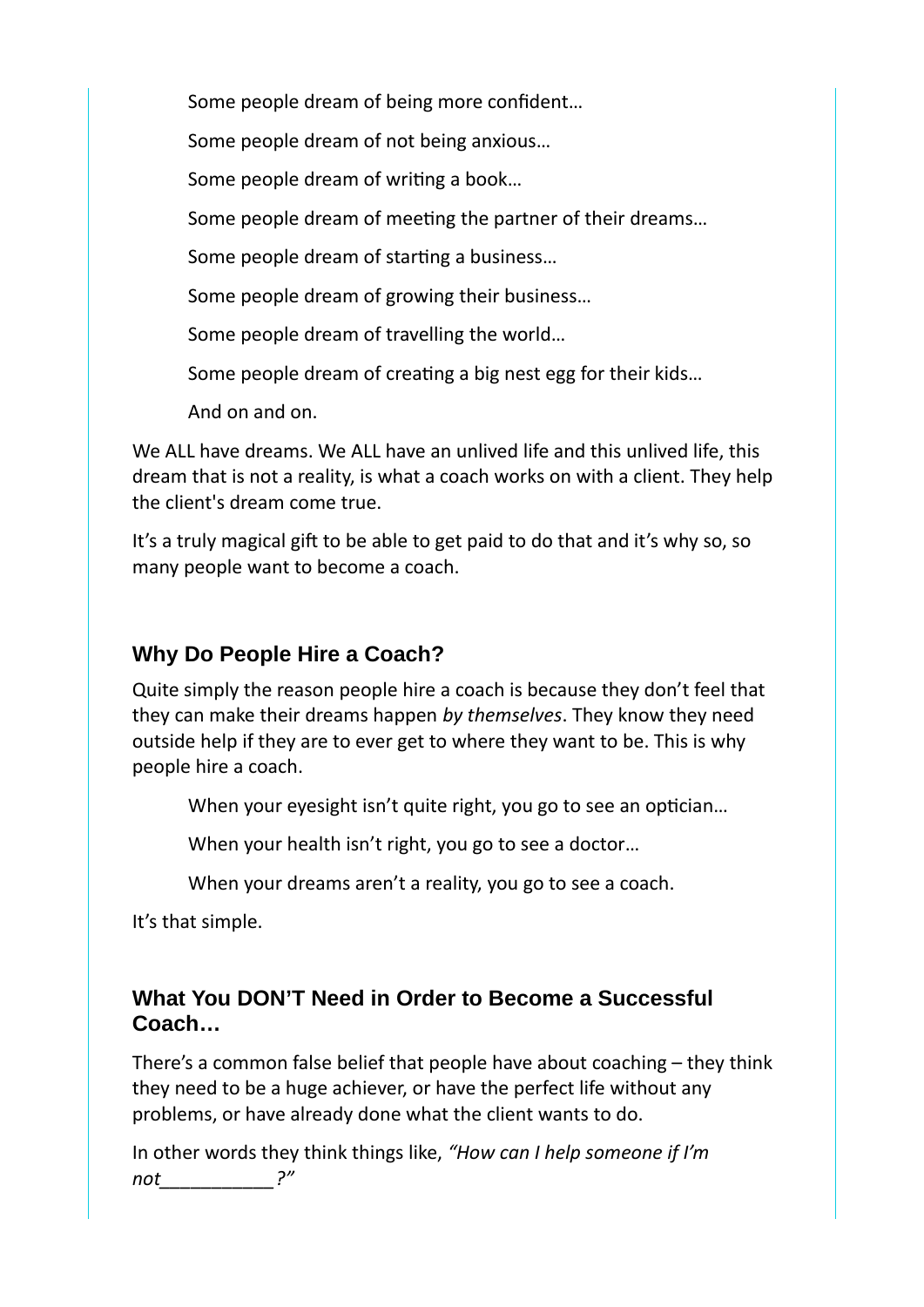This is a misunderstanding with how coaching actually works and what the coach's role is.

See, if you were a *mentor*, then you'd have to have done what the client is trying to do, but that's a totally different role to a coach. A mentor is a guide who is providing advice on the *specific actions* the client should take. A coach is different…

A coach helps the client to see things they couldn't see before – *based on the client's own wisdom and experience –* NOT on the coach's experience.

You're helping the client to see what they already know but can't see, rather than providing advice. The client has the answers already.

This is a key distinction. It's why you can have people coaching an Olympic athlete on their mindset even though they've never competed in that sport, let alone gone to the Olympics!

So really let this settle in…it's an extreme example but it highlights why you don't need to be perfect…

Your home life could be a disaster… you could be financially struggling… you could be insecure… stressed… riddled with self doubt… and you could still transform a client's life with ease. Why?

Because this isn't about you. *It's about helping the client find the answers they already have but can't see.*

This should be a weight off your shoulders…

So many people think they can't be a coach because they're not "perfect".

However, if you spoke to many of the top, highest paid coaches on the planet who get the best results, they'd be the first to tell you that they themselves aren't perfect – but that doesn't stop them from getting life changing results for those they serve.

Right about now you're likely getting excited about becoming a coach.

You realise you have one or more of the common characteristics that lead people to become a coach…

You LOVE the idea of getting paid to make people's dreams come true…

You realise that you don't need to be "perfect" or be a high achiever because coaching is different to mentoring – your role is to help a client see what they cannot see that is stopping them from making their dreams happen (and they have the answers -they just can't see them without outside help).

Before you get too excited, there's some things I need to share with you (then I'll get to the *really* exciting bit)….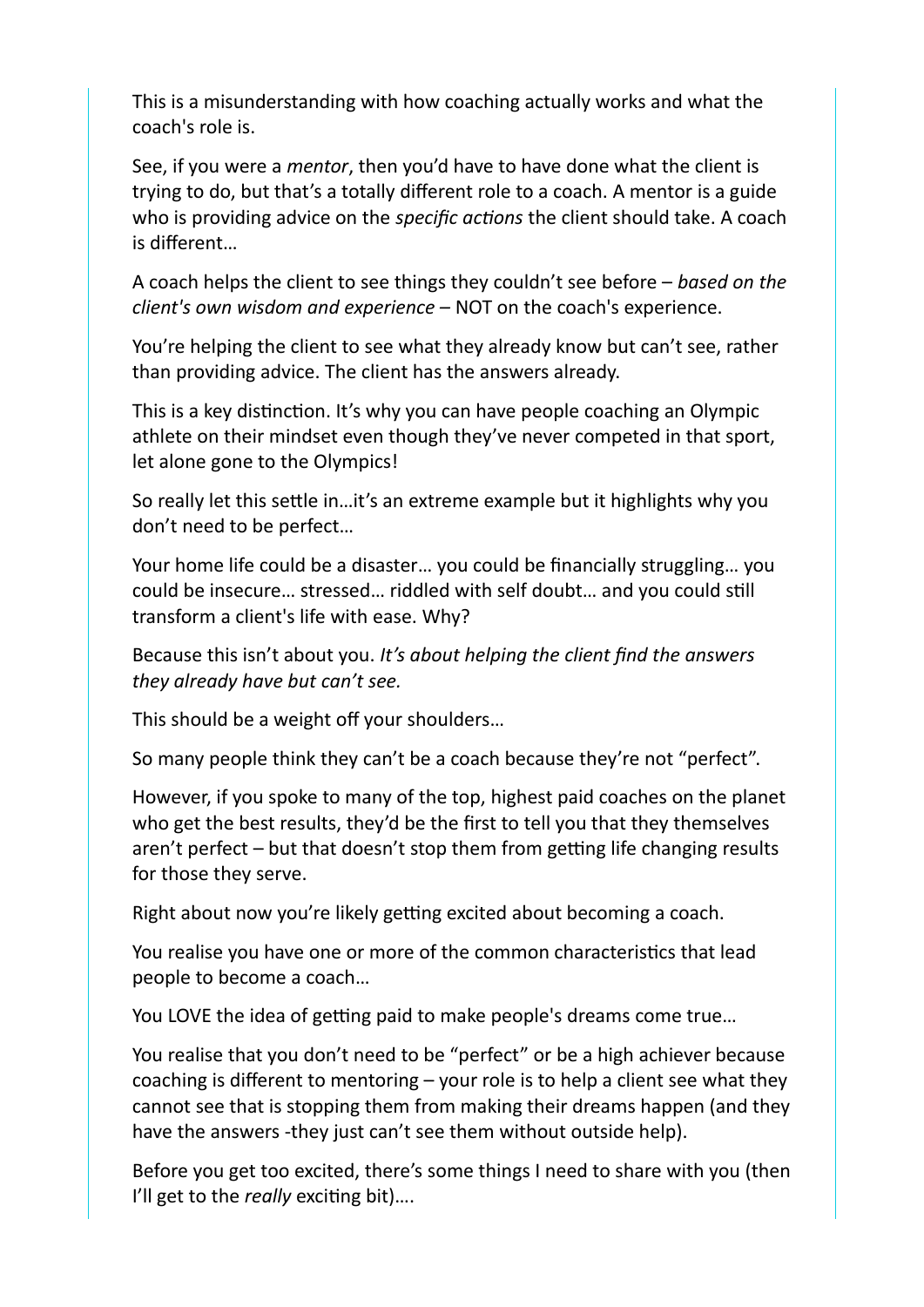# **Three Brutal Truths About the Coaching Industry That You NEED to Be Aware Of…**

Earlier I told you that coaching is a multi-billion dollar industry and one of the fastest growing industries on the planet.

That's the good news but there is also bad news with regards to those facts.

It has meant that the growing demand has caused some unexpected problems within the coaching industry.

Here are three little known truths that every budding coach needs to be made aware of…

#### **Truth 1: Most Coaches Are Broke**

The demand for coaching is huge, and growing – which is what makes the next statistic so confusing…

Most coaches struggle to make minimum wage.

They get their training as a coach… get all excited about going out into the world and getting clients and making dreams come true… and then… struggle. Badly.

Why?

*Because if you learn the wrong type of coaching then getting clients can be like climbing Mount Everest.*

*And if you learn the wrong type of coaching then transforming clients can be like swimming through treacle.*

The ugly truth is that many coaches are selling a type of coaching that people don't actually want and also struggling to create lasting change in their clients.

Which means getting clients becomes a struggle and keeping clients is even harder. The coach ends up barely surviving and often has to go and get a job, feeling embarrassment and shame about their failed venture.

It's heartbreaking and it doesn't need to happen. More on that in a moment.

# **Truth 2: The Training Time Myth**

Many types of coaching will take you months and months or even YEARS to learn. Why?

Because the longer it takes, the more companies feel they can charge you for their training. So, rather than teach you how to become a coach over a period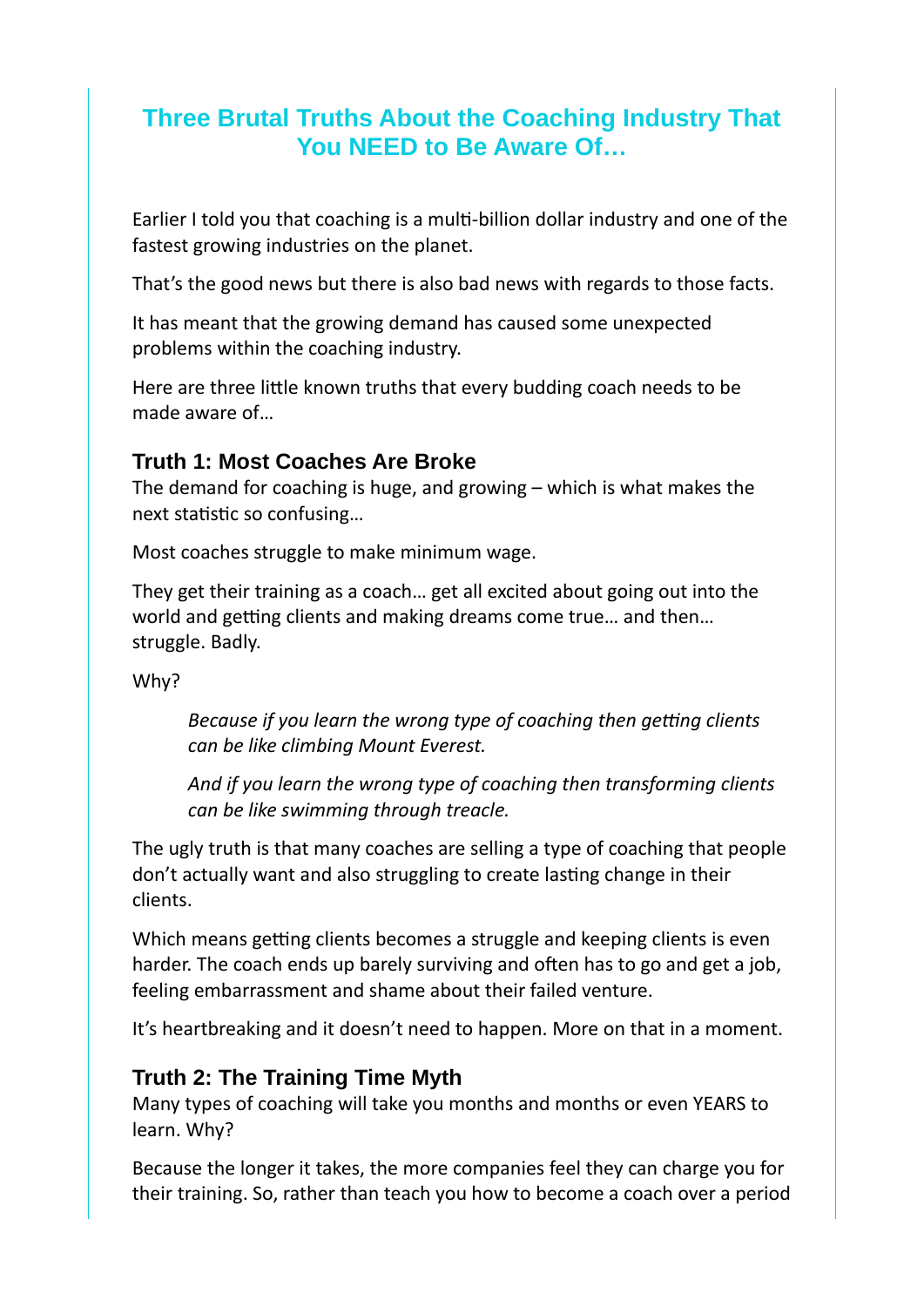of two months, they drag it out for a year or so in order to charge you a much, much higher training fee.

Here's the truth…

Coaching doesn't need to be complex.

In fact, the more complex it is the *less* effective it usually is because the coach becomes confused and overwhelmed. If anyone tells you it's going to take you a year to become a coach – run a mile.

# **Truth 3: You Can Make a Client's Life Worse if You Do This…**

This is controversial, but true. Many types of coaching will have you delving into a client's past. This is unnecessary and can cause unnecessary pain.

In some cases it can even make the client's life *worse* than if they hadn't hired the coach in the first place! There's absolutely no need for you to go into a client's past in order to change their future.

If you want to become a coach you need to be careful not to master a type of coaching that nobody actually wants, falling prey to coach training companies that will drag your training out in order to charge you a fortune, and coaching methods that force you to go into a client's past in order to try to help them.

So – what should you do instead?

This…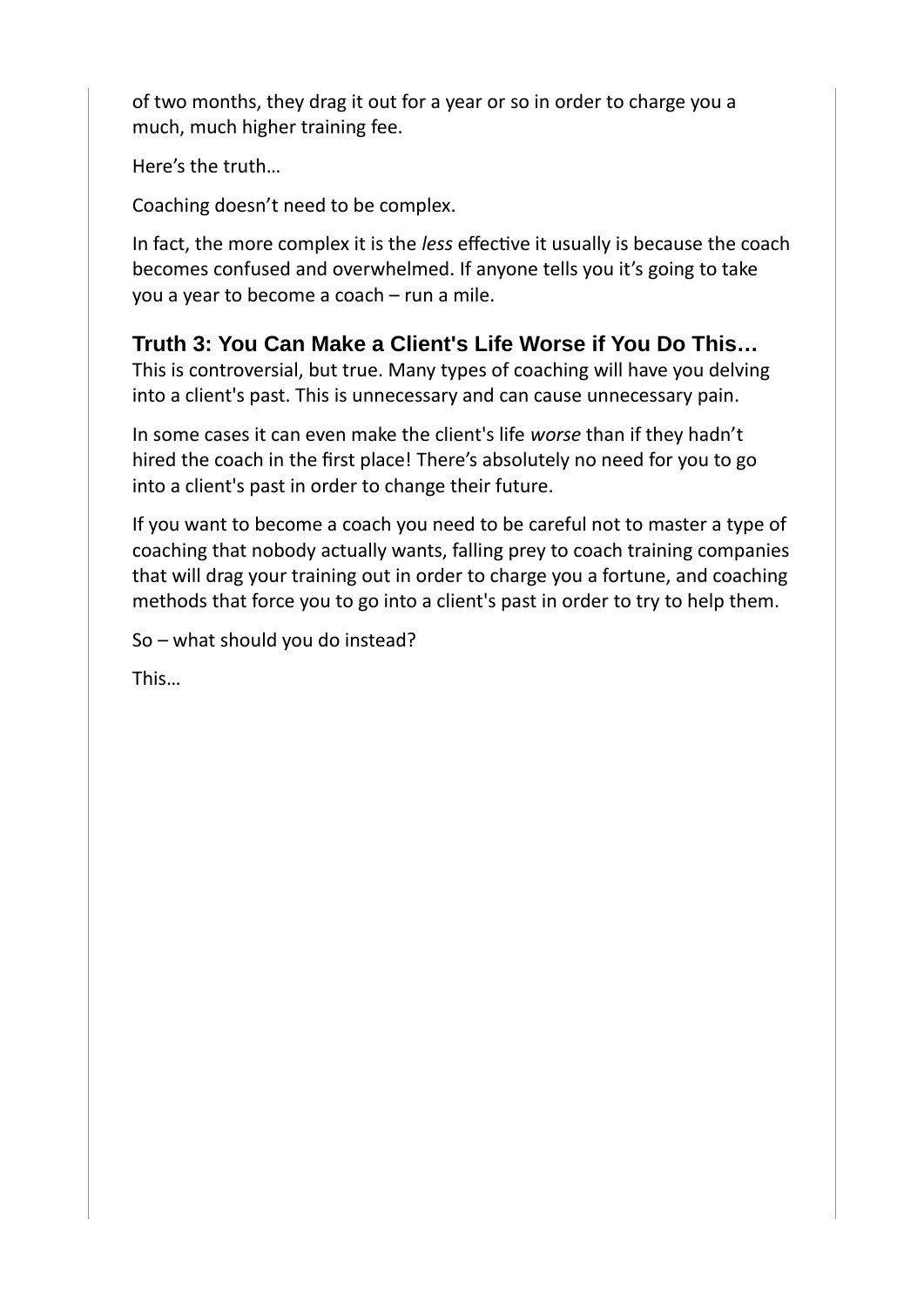# **From Hollywood Celebrities to Athletes, Entrepreneurs and Everyday Folk Too.**

# **Why 3P Coaching is Gathering Pace Worldwide and Changing the Way Coaches Coach…**

There is a type of coaching that is rapidly gathering pace across the globe because of the life changing transformations it creates in clients.

3P coaches are working with Hollywood celebrities, entrepreneurs, athletes and everyday folk too – helping their dreams to come true in an extremely powerful way.

The results 3P coaching gets is what is fuelling the growth and popularity of the 3P way of coaching, and more and more established coaches and new coaches are focusing on using 3P only, rather than collecting many different types of coaching skills (which was the old way of doing things).

You see, the 3P coaching approach is unlike any other form of coaching on the planet.

Whereas most other forms of coaching use a giant toolbox of endless questions or complex techniques or confusing strategies – 3P is *remarkably simple*.

Here's how it works…

You focus on helping the client to understand *one thing* in particular… and the client transforms.

#### *Permanently* .

This "one thing" is the secret sauce behind ALL *lasting* transformations, and the brilliance of the 3P approach is it focuses just on that "one thing"… rather than over complicating things like so many coaching strategies do by trying to focus on many things at once.

It's like the ultimate magic trick. Help a client to understand this "one thing"…

… and *everything* changes.

Suddenly what was holding them back becomes irrelevant and they're free to make their dreams a reality.

**As a 3P coach you give your client the ultimate gift –** *psychological freedom.*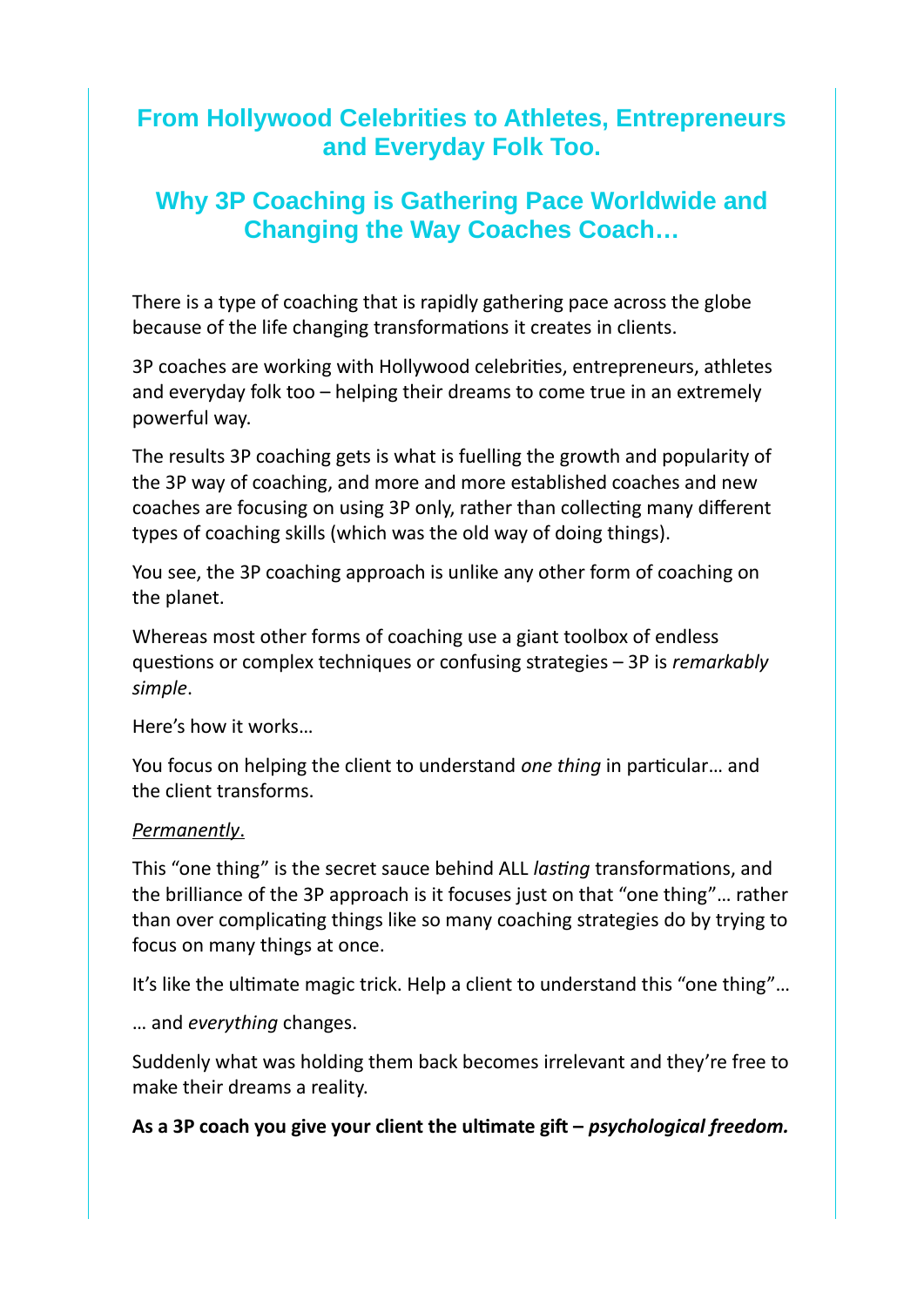#### *Psychological freedom to be who they want to be and do what what they want to do – without the emotional and psychological chains that are currently keeping them stuck.*

*"It can't be that easy,"* is usually what someone learning how to be a 3P Coach first thinks when they learn how to coach someone using this method but then, whilst learning the 3P method, the *new coach themselves transforms.* 

They develop psychological freedom themselves and this becomes the undeniable proof that makes them motivated to go out and help others find this psychological freedom too.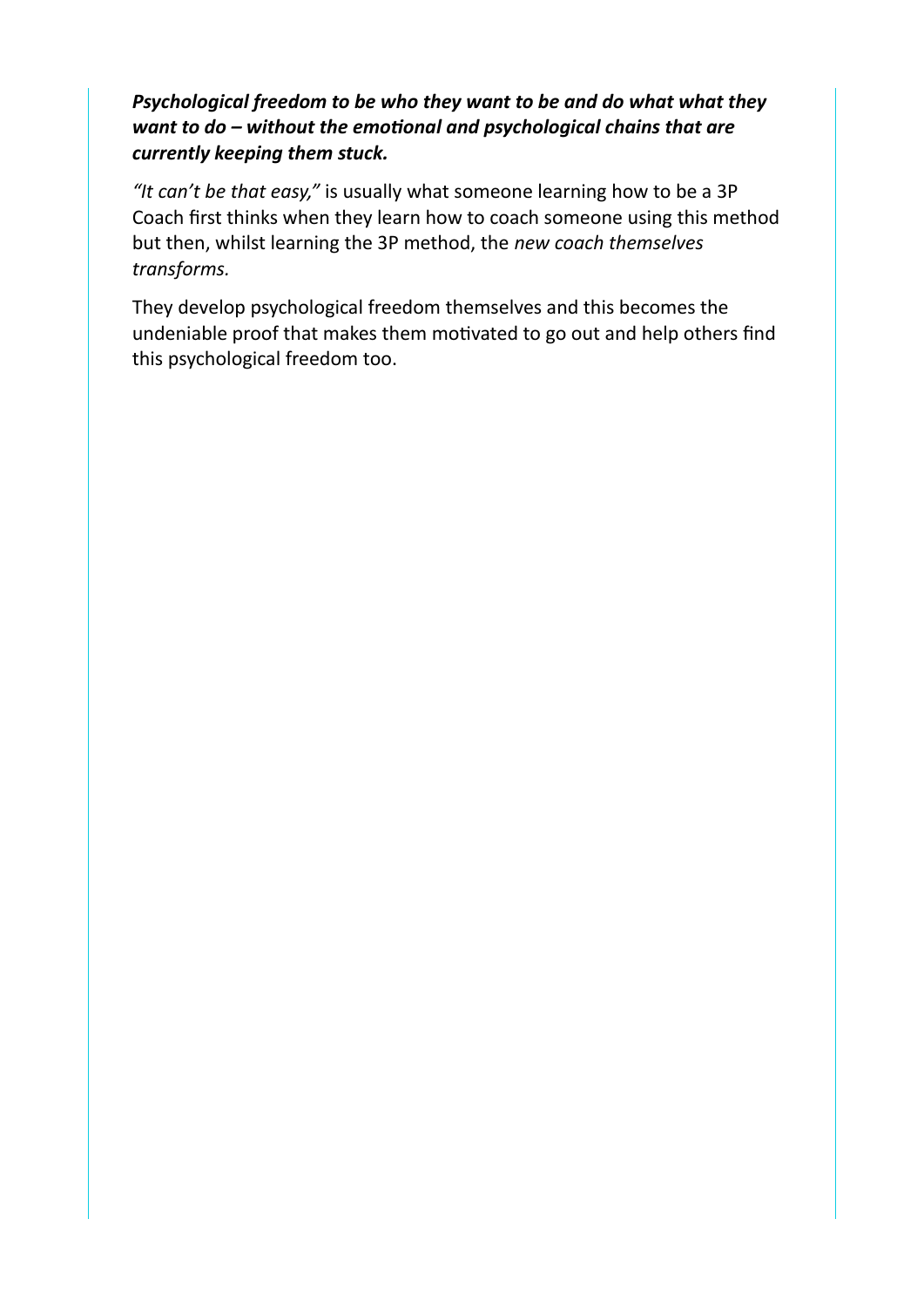# **4 Reasons the 3P Coaching Approach Makes Getting Clients a Cinch…**

#### **1. Client Transformations and Word of Mouth**

When you give a client the gift of psychological freedom, they tell others about you.

They shout about you from the rooftops because it's such a transformation across their entire life – and this creates a steady stream of clients desperate to work with you thanks to the word-of-mouth spreading about your superpower so that your clients do the marketing *for* you.

#### **2. You Know in ADVANCE of Working With a Client if You Can Help Them**

Some coaching methods gain bad reputations because the coach takes on clients they can't help as they don't know if they can help them until they've worked with them for a while.

With 3P coaching you ask a prospective client a specific question and ONLY if they get it wrong do you take them on as a client. This way you can feel confident you can impact someone before any money exchanges hands!

#### **3. It's New and Exciting to Prospective Clients**

Many forms of coaching have been around in the mainstream for so long now and, because of point number 2 above, their reputations can make it hard to get new clients as prospects think, *"I've heard of that… I heard it's not very good."*

Whereas with 3P, because it's a growing movement of coaches, but not yet mainstream, prospective clients get excited by this new approach to transformation.

#### **4. There Isn't a Lot of Competition for 3P Coaches**

You don't want to become a coach in one of the coaching methods which has tens or even hundreds of thousands of existing coaches because it means there is tons of competition for your service (if you go about marketing your business incorrectly).

With 3P you don't need to worry about that because it is still a relatively new form of coaching rather than one which has been established for decades.

3P coaching is *very* different and unique and it's changing the way coaches around the world coach. Many people are calling it *"The evolution of the coaching industry."*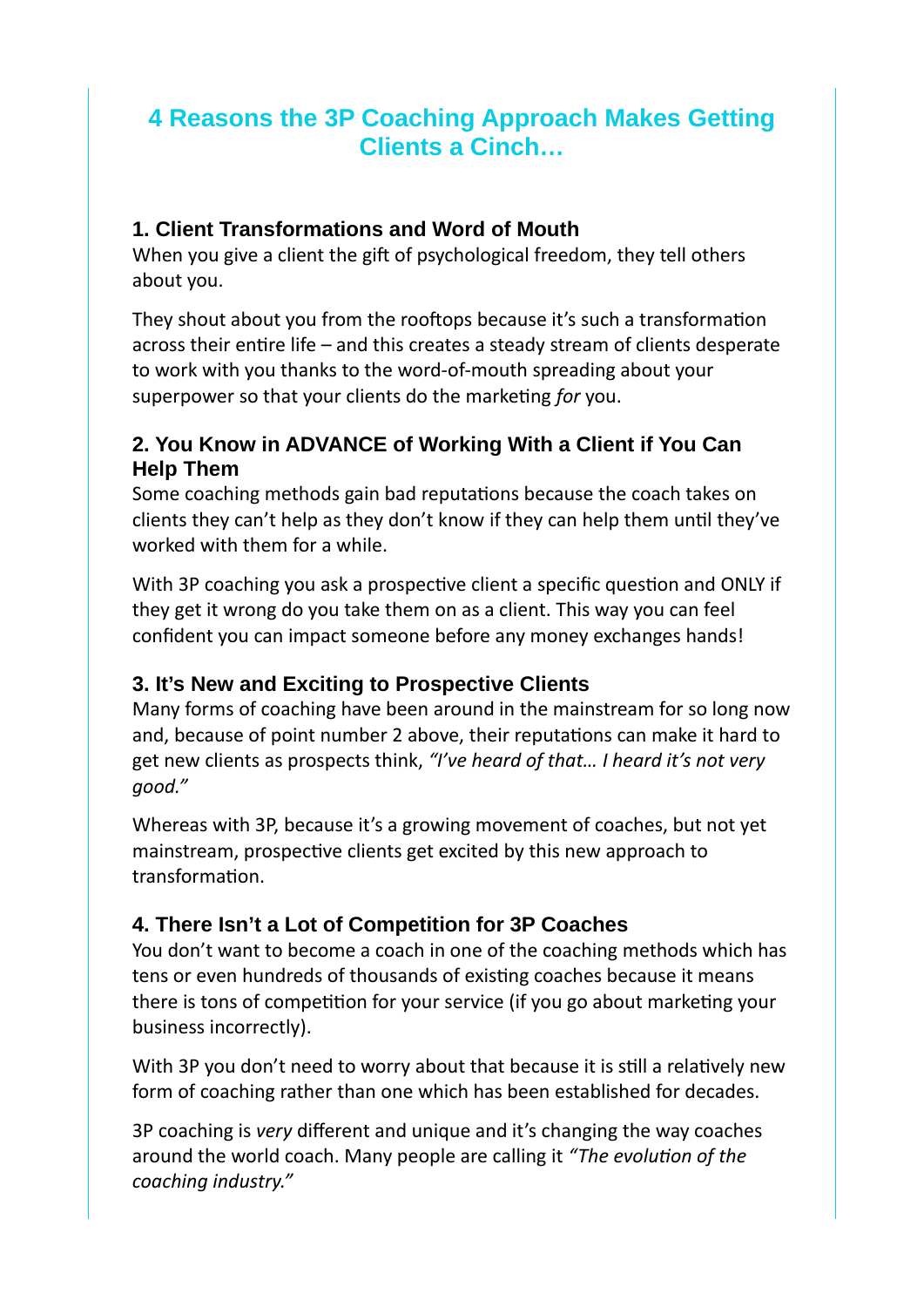The best way to find out more about 3P coaching is via the second extra bonus we want to provide you…

# **Free Bonus Number 2:**

# **100% Free Online Training Class With One of the Top Coaches on the Planet…**

One of the world's foremost experts on 3P coaching is an award winning coach called David Key.

David has worked with TV stars, singers, multi millionaires and athletes…

He's also worked with the stressed, the depressed, those with eating disorders and a whole lot more and, no matter who he works with, he has a long track record of making people's dreams come true with 3P coaching.

Having been in coaching for decades he transitioned from using N.L.P. (where he was one of the world's top trainers) to 3P coaching because, in his words, *"It's the simplest and most transformative form of coaching I have ever come across. It still blows my mind how simple but life changing it is."*

David is in such high demand that he now charges 1K an hour for his coaching sessions.

So it's safe to say that, if you are at all interested in becoming a coach, he has some knowledge that could be useful to you if you want to avoid wasting time and money on costly or emotionally painful dead ends as you begin your coaching journey.

He is currently running a 100% free training class all about *exactly* how to become a 3P coach who gets paid handsomely to change lives and make dreams come true.

In the class he also covers the exact 4 steps to take to build a thriving coaching business, an exercise that will ensure you don't go to your deathbed with regrets and a whole lot more!

As a bonus for signing up for this free guide you can currently access David's [class, completely for free](https://unimind.krtra.com/t/s7wD2N1TfCYf), by clicking below.